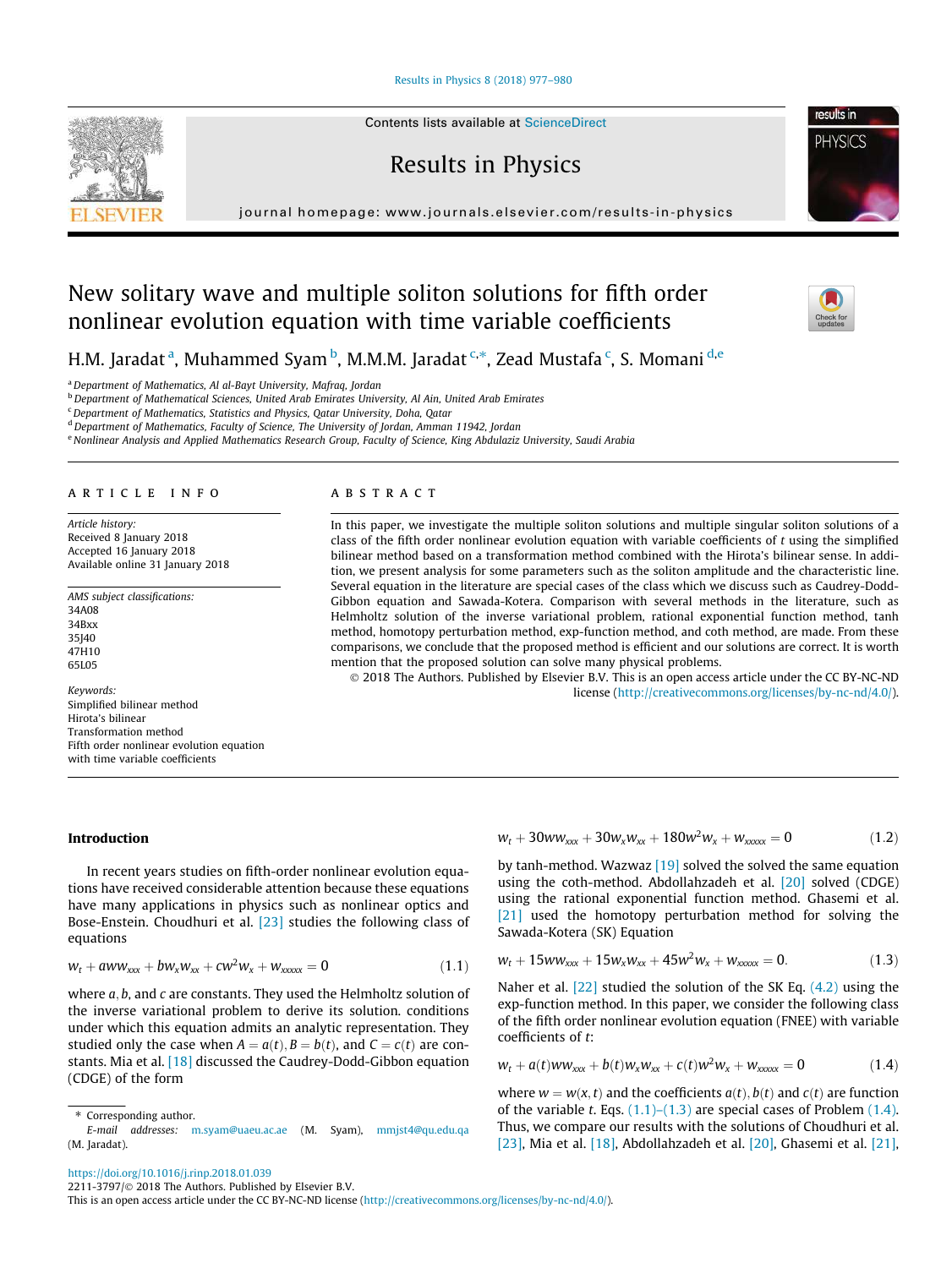and Naher et al. [22] and we find that the proposed method generate their solitons. For this reason, we consider their problems as special case of the problem under discussion. More details about this problem can be found in  $[4-7,12-14,8-10]$ .

Bilinear forms is one of the tools that usually used to solve nonlinear problems. More details about this method can be found in  $[1-3]$ . In this paper, we study the multiple soliton solutions and multiple singular soliton solutions of Eq. (1.4) without using the bilinear forms. The proposed technique depends on the simplified bilinear method based on a transformation method combined with the Hirota's bilinear sense. In the literature, when  $(a, b, c)$  are  $(30, 60, 270), (20, 40, 120)$  and  $(10, 20, 30),$  Eq.  $(1.4)$  becomes the fifth order KdV equation (FKdV) which satisfy the conditions

$$
2a(t) = b(t),
$$
  $c(t) = \frac{3a^2(t)}{10}.$ 

When  $(a(t), b(t), c(t))$  are  $(30, 30, 180), (5, 5, 5), (15, 15, 45)$  and  $(-15, -15, 45)$ , Eq.  $(1.4)$  is called the Sawada-Kotera equation (SK) which satisfy the conditions

$$
a(t) = b(t), \quad c = \frac{a^2(t)}{5}.
$$

In this paper, we find that the corresponding conditions to determine single soliton solution on Eq. (1.4) are

$$
c(t) = \frac{a^2(t) + a(t)b(t)}{10},
$$
  
\n
$$
a(t) \neq -b(t),
$$
  
\n
$$
b(t) = -a(t) + \alpha.
$$

We organize this paper as follows. In Section ''Multiple soliton solutions for (FNEE)", we present the multiple soliton solutions for Eqs. (1.4) while in Section ''Multiple singular soliton solutions for (FNEE)", we derive the multiple singular soliton solutions for the problem under discussion. In Section ''Analysis of the parameters and discussion", we present some analysis of the parameters and we make discussion about our results. Finally we conclude with some comments in the last section.

#### Multiple soliton solutions for (FNEE)

In this section, we apply the simplified bilinear method to construct the soliton solutions of Eq. (1.4). Substituting

$$
w(x,t) = e^{\epsilon_i},
$$
  
\n
$$
\epsilon_i(x,t) = r_i x - s_i(t),
$$
\n(2.1)

into the linear terms of Eq.  $(1.4)$ , we obtain

$$
s_i(t) = \int_0^t r_i^5 d\tau. \tag{2.2}
$$

Then, the dispersion relation is given by

 $\ddot{\phantom{1}}$ 

$$
\epsilon_i(x,t) = r_i x - \int_0^t r_i^5 d\tau.
$$
 (2.3)

Let

 $w(x,t) = \rho(\ln \delta(x,t))_{xx}$  (2.4)

where the auxiliary function  $\delta(x,t)$  of single soliton solutions is given by

$$
\delta(x,t) = 1 + e^{\epsilon_1(x,t)} = 1 + e^{r_1x - \int_0^t r_1^5 dt}.
$$
 (2.5)

Substituting Eqs.  $(2.4)$  and  $(2.5)$  into Eq.  $(1.4)$  and solving the new equation for  $\rho$  to obtain

$$
\rho = \frac{60}{a(t) + b(t)}\tag{2.6}
$$

subject to

$$
c(t) = \frac{a^2(t) + a(t)b(t)}{10}, \quad a(t) \neq -b(t), \ b(t) = -a(t) + \alpha, \qquad (2.7)
$$

where  $\alpha$  is arbitrary nonzero constant.

Now, we can obtain the single soliton solution by

$$
w(x,t) = \frac{60}{a(t) + b(t)} r_1^2 \frac{e^{\epsilon_1(x,t)}}{(1 + e^{\epsilon_1(x,t)})^2}
$$
  
= 
$$
\frac{15}{a(t) + b(t)} r_1^2 \sec \frac{h^2}{2} \left(\frac{\epsilon_1(x,t)}{2}\right).
$$
 (2.8)

Next, we are looking for two-soliton solutions. Let

$$
\delta(x,t) = 1 + e^{r_1 x - \int_0^t r_1^5 d\tau} + e^{r_2 x - \int_0^t r_2^5 d\tau} + c_{12} e^{(r_1 + r_2)x - \int_0^t (r_1^5 + r_2^5) d\tau}.
$$
 (2.9)

Substituting Eqs. (2.9), (2.6), and (2.4) into Equation (1.4), we obtain the two solutions for the phase shift as

$$
c_{12} = \begin{cases} \frac{r_1^4 - 3r_1r_2^3 - 3r_1^3r_2 + 4r_1^2r_2^2 + r_2^4}{r_1^4 + 3r_1r_2^3 + 3r_1^3r_2 + 4r_1^2r_2^2 + r_2^4}, & \text{if } b(t) = a(t), c(t) = \frac{a^2(t)}{5}, \\ \frac{r_1^2 - 2r_1r_2 + r_2^2}{r_1^2 + 2r_1r_2 + r_2^2}, & \text{if } b(t) = 2a(t), c(t) = \frac{3a^2(t)}{10} \end{cases}
$$
 (2.10)

The two-soliton solutions of the (FNEE) Eq.  $(1.4)$  are given by

$$
w(x,t) = \begin{cases} \frac{30}{a(t)} \times \left[ \frac{r_1^2 e^{\epsilon_1} + r_2^2 e^{\epsilon_2} + c_{12}(r_1 + r_2)^2 e^{\epsilon_1 + \epsilon_2}}{1 + e^{\epsilon_1} + e^{\epsilon_2} + c_{12} e^{\epsilon_1 + \epsilon_2}} - \right. \\ \left. \left. \left( \frac{r_1 e^{\epsilon_1} + r_2 e^{\epsilon_2} + c_{12}(r_1 + r_2) e^{\epsilon_1 + \epsilon_2}}{1 + e^{\epsilon_1} + e^{\epsilon_2} + c_{12} e^{\epsilon_1 + \epsilon_2}} \right)^2 \right], \text{if } b(t) = a(t), c(t) = \frac{a^2(t)}{5}, \\ \frac{20}{a(t)} \times \left[ \frac{r_1^2 e^{\epsilon_1} + r_2^2 e^{\epsilon_2} + c_{12}(r_1 + r_2)^2 e^{\epsilon_1 + \epsilon_2}}{1 + e^{\epsilon_1} + e^{\epsilon_2} + c_{12} e^{\epsilon_1 + \epsilon_2}} - \right. \\ \left. \left. \left( \frac{r_1 e^{\epsilon_1} + r_2 e^{\epsilon_2} + c_{12}(r_1 + r_2) e^{\epsilon_1 + \epsilon_2}}{1 + e^{\epsilon_1} + e^{\epsilon_2} + c_{12} e^{\epsilon_1 + \epsilon_2}} \right)^2 \right], \text{if } b(t) = 2a(t), c(t) = \frac{3a^2(t)}{10} \end{cases}.
$$

The three-soliton solutions can be obtained by assuming

$$
\delta(x,t) = 1 + e^{\epsilon_1} + e^{\epsilon_2} + e^{\epsilon_3} + c_{12}e^{\epsilon_1 + \epsilon_2} + c_{13}e^{\epsilon_1 + \epsilon_3} + c_{23}e^{\epsilon_2 + \epsilon_3} + c_{123}e^{\epsilon_1 + \epsilon_2 + \epsilon_3},
$$
\n(2.11)

where

$$
c_{ij} = \begin{cases} \frac{r_i^4 - 3r_ir_j^3 - 3r_i^3r_j + 4r_i^2r_j^2 + r_j^4}{r_i^4 + 3r_ir_j^3 + 3r_i^3r_j + 4r_i^2r_j^2 + r_j^4}, \text{if } b(t) = a(t), c(t) = \frac{a^2(t)}{5}, \\ \frac{r_i^2 - 2r_ir_j + r_j^2}{r_i^2 + 2r_ir_j + r_j^2}, \text{if } b(t) = 2a(t), c(t) = \frac{3a^2(t)}{10} \end{cases}.
$$
 (2.12)

Substituting Eqs.  $(2.11)$ ,  $(2.6)$ , and  $(2.4)$  into Equation  $(1.4)$ , we get

$$
c_{123} = c_{12}c_{13}c_{23}.\tag{2.13}
$$

Then, the three-soliton solutions are obtained. Then Nsoliton solutions exist for any order  $N \ge 4$  [15,16].

# Multiple singular soliton solutions for (FNEE)

To obtain a single singular soliton solution, we assume that the auxiliary function  $\delta(x, t)$  is given by

$$
\delta(x,t) = 1 - e^{\epsilon_1(x,t)} = 1 - e^{r_1 x - \int_0^t r_1^5 dt}.
$$
\n(3.1)

Substituting Eqs.  $(2.4)$  and  $(3.1)$  into Eq.  $(1.4)$  and solving the new equation for  $\rho$ , we get

$$
\rho = \frac{60}{a(t) + b(t)}\tag{3.2}
$$

subject to the same conditions in Eq.  $(2.7)$ . Then, the single singular soliton solution for (FNEE) Eq.  $(1.4)$  is given by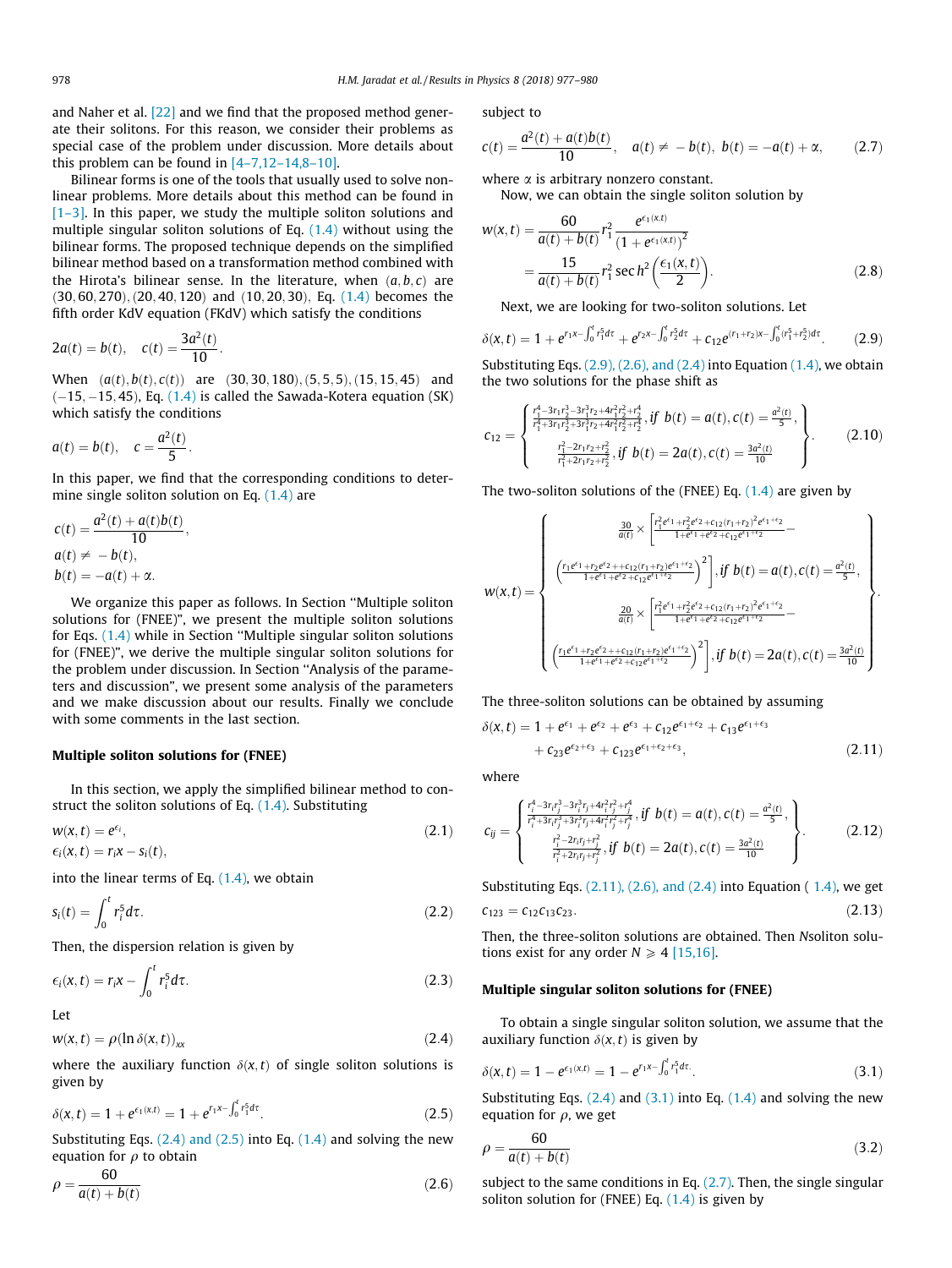$$
w(x,t) = \frac{-60}{a(t) + b(t)} r_1^2 \frac{e^{\epsilon_1(x,t)}}{(1 - e^{\epsilon_1(x,t)})^2}
$$
  
= 
$$
\frac{-15}{a(t) + b(t)} r_1^2 \csc h^2 \left(\frac{\epsilon_1(x,t)}{2}\right).
$$
 (3.3)

To determine the two singular soliton solutions explicitly, we substitute

$$
\delta(x,t) = 1 - e^{r_1 x - \int_0^t r_1^5 dt} - e^{r_2 x - \int_0^t r_2^5 dt} + c_{12} e^{(r_1 + r_2)x - \int_0^t (r_1^5 + r_2^5) dt}, \tag{3.4}
$$

in Eq. (1.4). We obtain the phase shift  $c_{12}$  as in Equation (2.10). Following the same procedure as described before to obtain the two singular soliton solutions of Eq. (1.4). For the singular threesoliton solutions, let

$$
\delta(x,t) = 1 - e^{\epsilon_1} - e^{\epsilon_2} + e^{\epsilon_3} + c_{12}e^{\epsilon_1 + \epsilon_2} + c_{13}e^{\epsilon_1 + \epsilon_3} + c_{23}e^{\epsilon_2 + \epsilon_3} + c_{123}e^{\epsilon_1 + \epsilon_2 + \epsilon_3},
$$
\n(3.5)

where  $c_{ij}$  are defined in (2.12). Following the same procedure as described before, we obtain

$$
c_{123}=a_{12}a_{13}a_{23}.
$$

The singular three-soliton solution can be obtained by substituting Eqs. (3.5) and (3.2) into Eq. (2.4).

#### Analysis of the parameters and discussion

The soliton amplitude amp can be expressed from Eq. (2.8) as

$$
\left|\frac{15}{a(t)+b(t)}r_1^2\right|.
$$

Hence, the soliton amplitude amp for fifth order KdV equation (FKdV) is given by a

$$
amp = \left|\frac{5}{a(t)}r_1^2\right|,
$$

as well as the soliton amplitude amp for the Sawada-Kotera equation (SK) given by

$$
amp = \left|\frac{15}{2a(t)}r_1^2\right|.
$$

The characteristic line [17,5,6,11] for each solitary wave can be defined by

$$
x = r_i^4 t, \quad i = 1, 2, 3, \dots
$$
 (4.1)

The velocity of the wave at time 
$$
t
$$
 can be expressed as

$$
v_i = r_i^4. \tag{4.2}
$$

The soliton amplitude *amp* of Eq. (2.8) depends only on  $a(t)$  and  $b(t)$ while the soliton amplitude amp of fifth order KdV equation (FKdV) and Sawada-Kotera equation (SK) depends only on  $a(t)$ . In addition, the solitonic amplitude decreases while  $a(t)$  is increasing. However, from Eq. (4.2), we note that the propagation velocity is independent on the coefficient parameters  $a(t)$ ,  $b(t)$  and  $c(t)$ .

Choudhuri et al. [23] used the Helmholtz solution of the inverse variational problem to derive conditions under which this equation admits an analytic representation. They studied only the case when  $A = a(t)$ ,  $B = b(t)$ , and  $C = c(t)$  are constants. They derived the conditions  $B = 2A$ ,  $C = \frac{3A^2}{10}$ . In addition, they use the homogeneous balance method to derive the single soliton solution which is given by

$$
w(x,t)=\frac{20}{A}\frac{c_0c_1\sqrt{\nu}e^{\sqrt[4]{\nu}(x+\nu t)}}{(c_0+c_1e^{\sqrt[4]{\nu}(x+\nu t)})^2}.
$$

Their results are special case of our results. If we choose  $c_0 = c_1 = 1$ ,  $v = r<sup>4</sup>$ , then their single soliton solution is the same single soliton solution which is given in Eq. (4.2).

The Caudrey-Dodd-Gibbon equation, which is given by

$$
w_t + 30ww_{xxx} + 30w_xw_{xx} + 180w^2w_x + w_{xxxxx} = 0, \qquad (4.3)
$$

was solved by Mia et al. [18] by tanh-method and the solution was given by

$$
w(x,t) = k^2 - k^2 \tanh^2(kx - 16k^5t).
$$
 (4.4)

They found that the necessary conditions are  $a(t) = b(t) = 30$  and  $c(t) = \frac{a^2(t)}{5} = 180$ . If we choose  $k = \frac{r_1}{2}$ , the solution in Eq. (4.4) becomes

$$
w(x,t) = \frac{r_1^2}{4} - \frac{r_1^2}{4} \tanh^2\left(\frac{r_1}{2}x - \frac{r_1^5}{2}t\right) = \frac{r_1^2}{4} \sec h^2\left(\frac{r_1}{2}x - \frac{r_1^5}{2}t\right)
$$

which the same solution given in Eq.  $(4.2)$ . This means that the proposed method is also solving Caudrey-Dodd-Gibbon equation.

Wazwaz  $[19]$  solved Eq.  $(4.3)$  by coth-method and his solution was given by

$$
w(x, t) = -\mu^2 \csc h^2(\mu x - 16\mu^5 t).
$$

If we choose  $\eta = \frac{r_1}{2}$ , his solution will be the same as well as the one in Eq. (3.3). Abdollahzadeh et al. [20] solved Eq. (4.3) using the rational exponential function method and he found that the solution was given by

$$
w(x,t) = \frac{\alpha^2(\cosh(\alpha(x-\alpha^4t)) + \sinh(\alpha(x-\alpha^4t)))}{(1+\cosh(\alpha(x-\alpha^4t)) + \sinh(\alpha(x-\alpha^4t)))^2}.
$$

If we choose  $\alpha = r_1^2$ , their solution will be the same solution as the one given in Eq. (4.2). Ghasemi et al. [21] used the homotopy perturbation method for solving the Sawada-Kotera (SK) Equation

$$
w_t + 15ww_{xxx} + 15w_xw_{xx} + 45w^2w_x + w_{xxxxx} = 0. \qquad (4.5)
$$

and they found the solution was

$$
w(x, t) = 2k^2 \sec h^2(k(x - 16k^4t - x_0)).
$$

If we choose  $k = \frac{r_1}{2}$  and  $x_0 = 0$ , then their solution will be the same solution as the one given in Eq. (4.2). Naher et al. [22] studied the solution of the SK Eq. (4.2) using the exp-function method and they found the solution was

$$
w(x,t) = a_1 + \frac{1}{1 + \cosh(x - (45a_1^2 + 15a_1 + 1)t)}.
$$
\n(4.6)

If we set  $a_1 = 0$  in Eq. (4.6), then

$$
w(x,t) = \frac{1}{2} \sec h^2 \left(\frac{1}{2}(x-t)\right)
$$

which the same solution produces by Eq. (4.2) if we choose  $r_1 = 1$ .

#### Conclusions

In this paper, we study class of the fifth order nonlinear evolution equation (FNEE) with variable coefficients of t:

$$
w_t + a(t)ww_{xxx} + b(t)w_xw_{xx} + c(t)w^2w_x + w_{xxxxx} = 0
$$
\n(5.1)

where  $w = w(x, t)$  and the coefficients  $a(t)$ ,  $b(t)$  and  $c(t)$  are function of the variable t. We use the simplified bilinear method based on a transformation method combined with the Hirota's bilinear sense. We derive the multiple soliton solutions for Eqs. (5.1). In addition, we derive the multiple singular soliton solutions for the problem under discussion. Also, we present some analysis of the parameters such as the soliton amplitude and the characteristic line.

We compare our results with the solutions of Choudhuri et al. [23], Mia et al. [18], Abdollahzadeh et al. [20], Ghasemi et al. [21], and Naher et al. [22] and we find that the proposed method